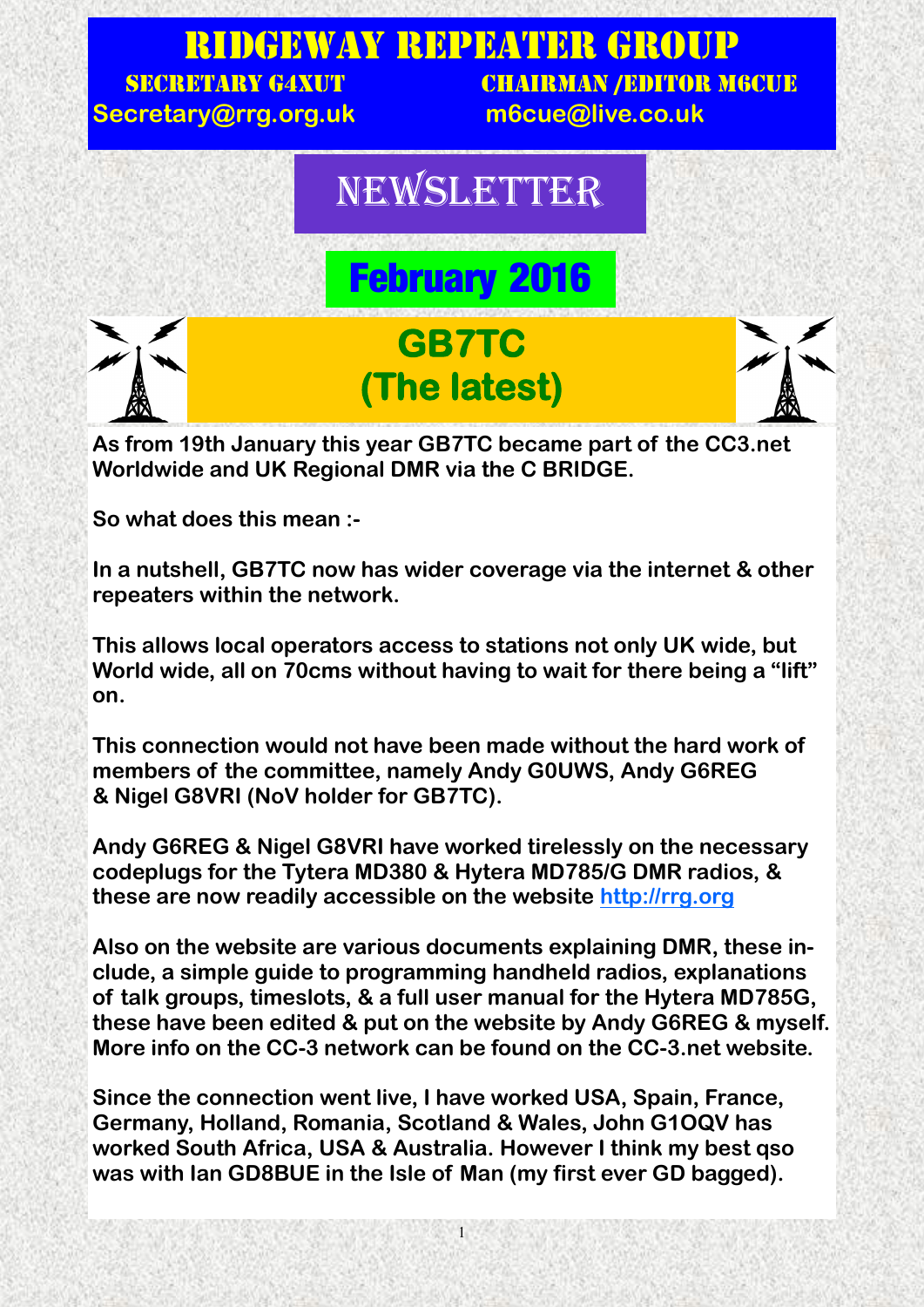### **GB7TC (The latest cont'd)**

**Another addition to the website is a Donate button on all pages, any donations however small will be greatly appreciated as our repeaters are costly to keep maintained. I have noticed that all repeater group websites have this facility, so we are not alone in having this facility on ours.**

**Having had an update via newsletters from the CC-3.net website, there is a new talk group just added to the list, this is TG811, a special SW Link talk group set up to bridge the VHF repeater GB3LE & the UHF/DMR repeater GB7IT at Weston Super Mare. This new talk group is on timeslot 2 with the same t o t as TG810.** 

### **M6CUE**



## Tim's DMR network

**Tim M6XTB is still running his DMR net on TG9 Slot 2 on Tuesdays between 20:00 & 21:00, it is very good of Tim to run this net, so please join in if possible so that he feels that it is worthwhile keeping the net going.**



### **Mills on the air 2016**



MARI MIRE O NORDER MARI O METAL COMPOSICIONES **On the weekend of 14th/15th of May this year GB1WW will be on the air from the windmill at Wilton, Wilts (with kind permission of the Trustees). John G1OQV along with Ken G1NCG & myself. We are looking for more volunteers to help set up & run the event. We will mainly be working 40m ssb along with 2m ssb & 70cms, if I can get all of my portable kit there, I could work 70cms FM & 20/17/15/1210m ssb 2m FM & DMR TG1 as well, though not all at the same time, this will be weather permitting of course. Refreshments will be provided for all those who wish to help us. The Mill has been registered with the Mills on the Air website (Dendby Dale Amateur Radio Club). More on this & a report on the event in later newsletters.**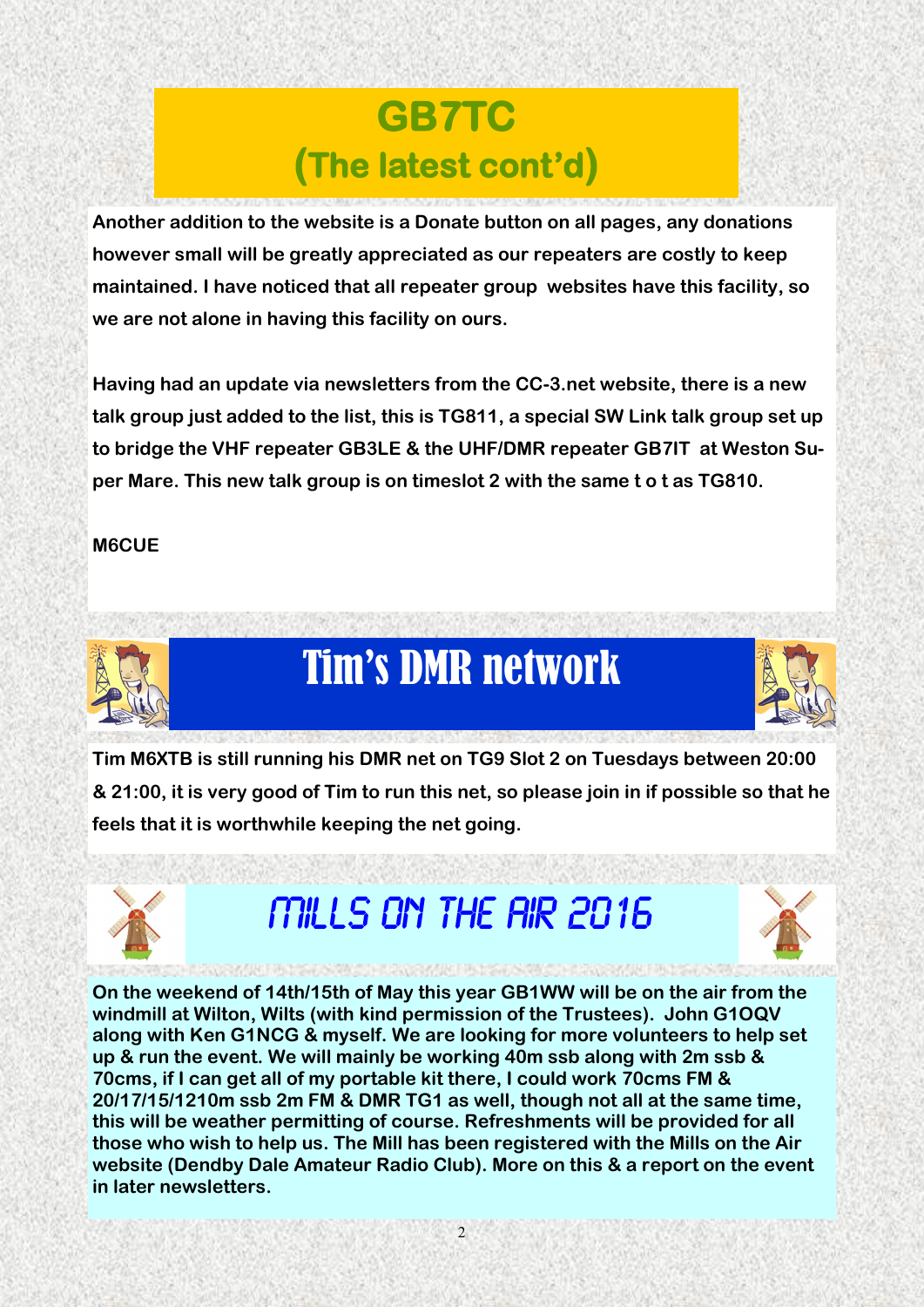## **Ridgeway Repeater Group AGM**



**This years AGM will be held as usual in the Boardroom of the offices of Thrings Solicitors, Drakes Way, Swindon, Wiltshire (with their kind permission), arranged by Rob G4XUT for Wednesday May 18th. See above map.**

**Start time is set for 19:30 hrs, although arrival & signing in can be between 19:00 & five minutes before the start time. Tea, Coffee, Soft Drinks & Biscuits will be supplied for the thirsty & peckish.**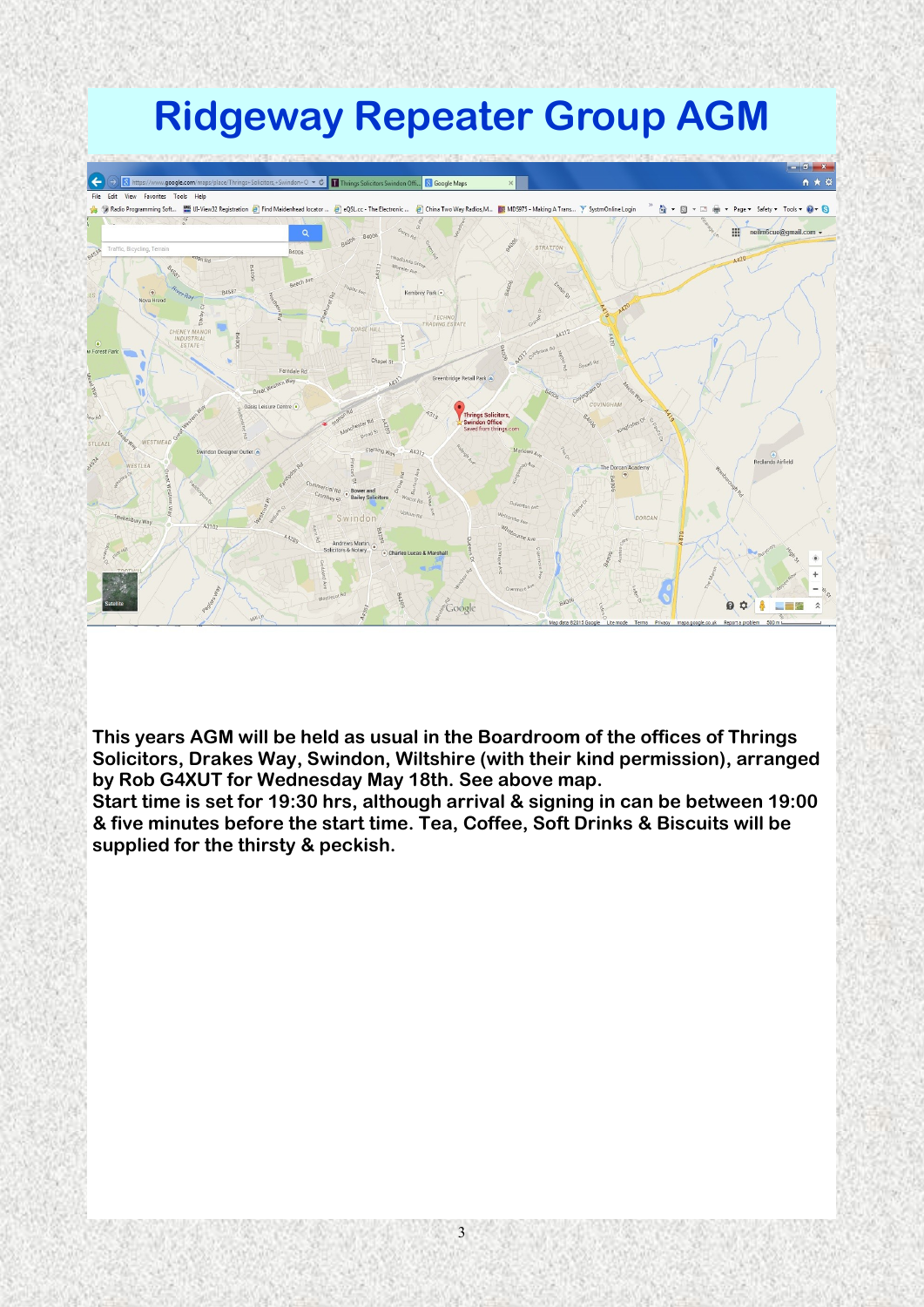### **My Portable HF setup M6CUE**



**Last Christmas I decided to bite the bullet & invest in a HF Tx/Rx that I could go portable with, having looked at the various models/options available on the market, I decided that because of my limited budget, that going for Chinese was good value for money. Ok, I could have gone for something like a Yaesu FT817, but at £500+, that was way above my budget. So I opted for the X108G from Queixing (pronunciation variable, though usually kwhy-shing) at £299 from Moonraker Antennas, I had previously bought a Wizwhip Antenna from them, & another lead gel battery at the McMichael rally, but I needed the "bit in the middle". Having now got nearly everything required, I bought another portable antenna from Sidebander Antennas, their model AXT2 looked interesting, I thought I'd compare one against the other, the AXT2 is easier to put together, but the Wizwhip will do top band, not that I'm worried too much about that. As you will see from the photos above photo (1) shows the display screen which is about the same size as the FT817, but it's in colour, from photo (2) you will see that it isn't all that big about 125 x 180 x 48mm (5" x 7.5" x 2" in old money), photo (3) the stock mic, photo (4) the antenna, Sidebander AXT2, tuneable by adjusting the telescopic whip from 80m - 6m along with using the wander lead plugged into different points on the loading coil. Learning to drive it was quite easy, to the right of the display is a tuning knob which doubles as a switch so that you can toggle between display screens for different settings, an on/volume knob + seven small buttons & that's it, on the back are the speaker, aux, key (it has a built in keyer), sockets, and the SO239 conn. The stock mic also controls the rig operation giving direct band access from either VFO or MEM. At present I'm in two minds as to whether I buy a mast extension kit for the AXT2 so that I can site the antenna away from the radio, or, just stick with it as a direct plug – in. Still waiting for a nice warm dry windless day so that I can try it all out outdoors, not the same in the bedroom, not exactly portable use is it, hopefully the weather on the weekend of Mills on the Air will allow me to test it thoroughly, if I don't get chance beforehand. Will report back in a future newsletter of results.** 

4

#### **M6CUE**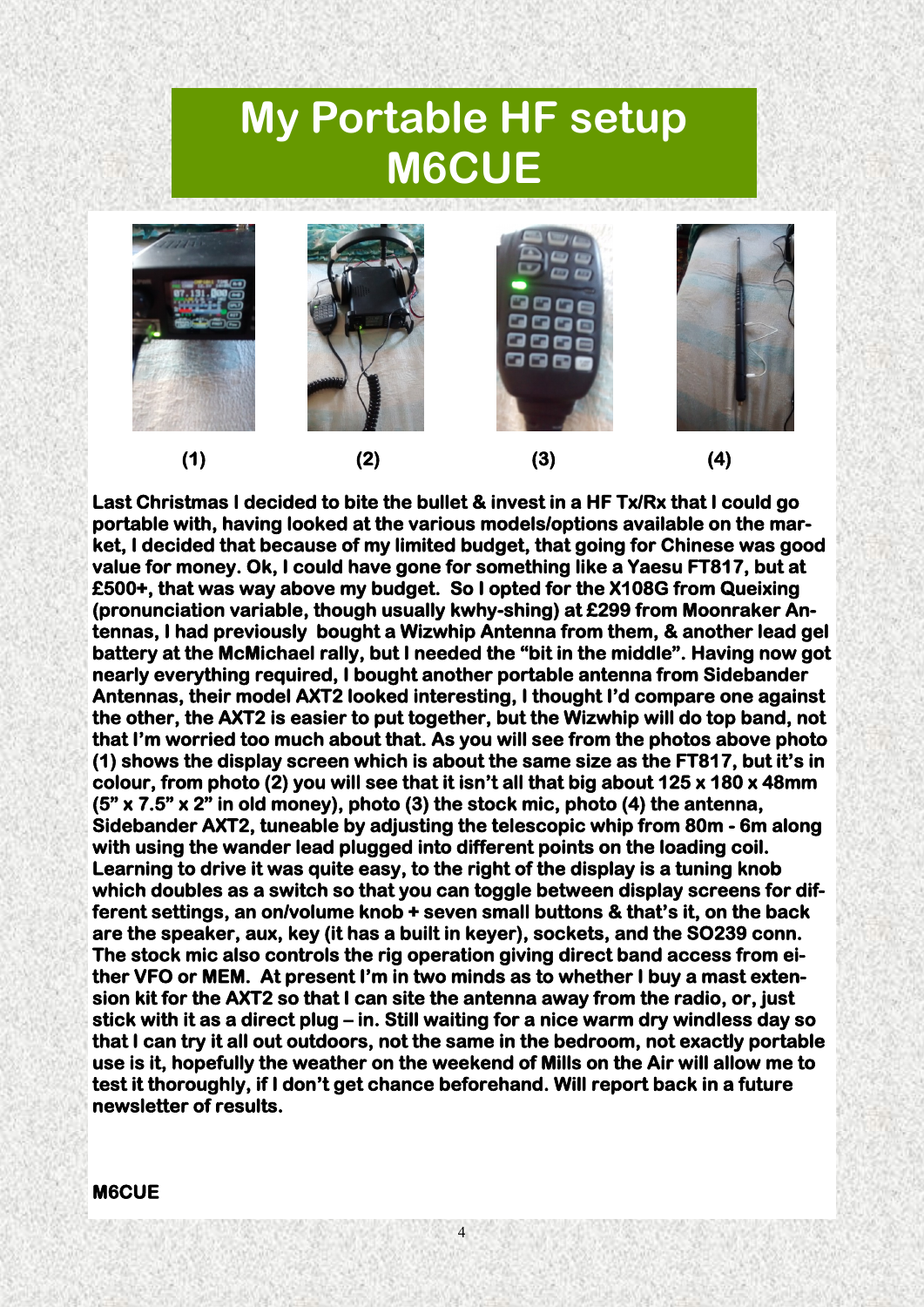### DATES FOR YOUR DIARY 31

 $31$ 



# **RADIO & COMPUTER BOOT SALES 2016**

**SUNDAY 17th APRIL and SUNDAY 11th SEPTEMBER** 

**SELLERS 9am - BUYERS 10am FREE RAFFLE for Gift voucher from ML&S** 

**Organised by The Andover Radio Amateur Club** For further details please e-mail arac@arac.org.uk **CLUB WEBSITE - www.arac.org.uk** Tables in the Hall £10

### **£8 per Boot and £2 Buyers**

Postcode for your Satnav - SP11 ØJE

 $\overline{5}$